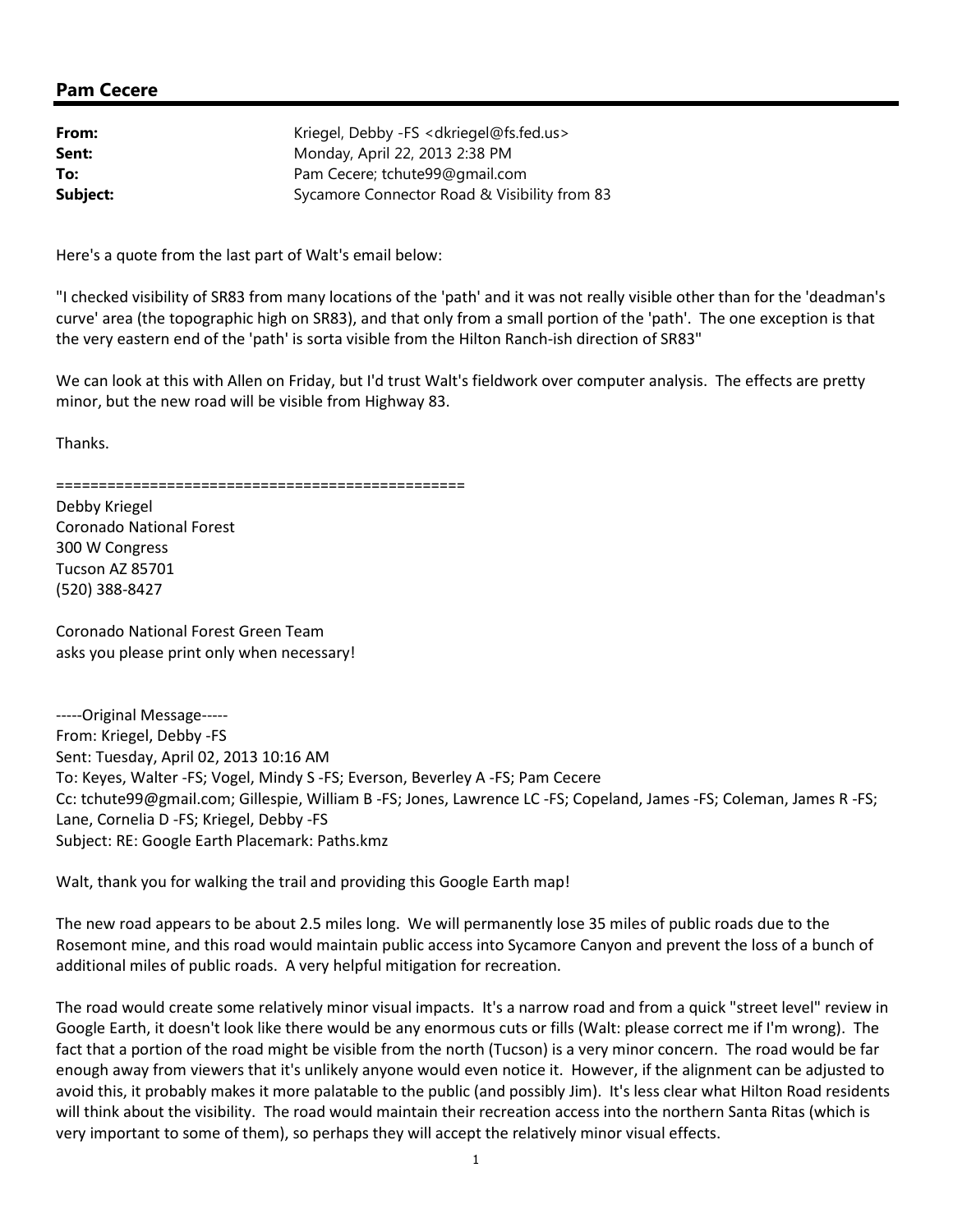Pam: Will you be adding the effects from this road (positive and negative) to the recreation and visual analyses? Is it worth doing a quick GIS visibility analysis to determine how visible it would be and from where?

================================================

Debby Kriegel, RLA, ASLA Landscape Architect Coronado National Forest 300 W Congress Tucson AZ 85701 (520) 388-8427

Coronado National Forest Green Team asks you please print only when necessary!

-----Original Message----- From: Keyes, Walter -FS Sent: Monday, April 01, 2013 12:26 PM To: Vogel, Mindy S -FS; Everson, Beverley A -FS Cc: tchute99@gmail.com; Gillespie, William B -FS; Jones, Lawrence LC -FS; Kriegel, Debby -FS; Copeland, James -FS; Coleman, James R -FS; Lane, Cornelia D -FS Subject: RE: Google Earth Placemark: Paths.kmz

Or try this attachment instead.

WALT KEYES Road Manager--Coronado National Forest--Supervisor's Office 300 W. Congress, Tucson, AZ 85701 cell: 520-260-9567, desk: 520-388-8416, email: wkeyes@fs.fed.us The haggis is in the fire for sure.... - Chief Engineer Montgomery Scott.

-----Original Message----- From: Keyes, Walter -FS Sent: Monday, April 01, 2013 12:19 PM To: Vogel, Mindy S -FS; Everson, Beverley A -FS Cc: tchute99@gmail.com; Gillespie, William B -FS; Jones, Lawrence LC -FS; Kriegel, Debby -FS; Copeland, James -FS; Coleman, James R -FS; Lane, Cornelia D -FS Subject: Google Earth Placemark: Paths.kmz

Team,

Hopefully the attachment here will take you to Google Earth for a view of what I have walked/flagged. If it doesn't work properly let me know.

What you should see, more or less, is the 'path' I walked/flagged. This path begins at the eastern connection to the notyet-built Primary Access Road. That shows up at the easternmost end of the 'path'.

About a third of the way from east to west there's a break in the 'path' where the batteries died on my GPS. There is a good route to connect the dangling ends of the 'path' through that drainage, which happens to be Scholefield. The crossing point is just southwest of an existing cattle watering trough, tank and solar powered well. We co-locate on an